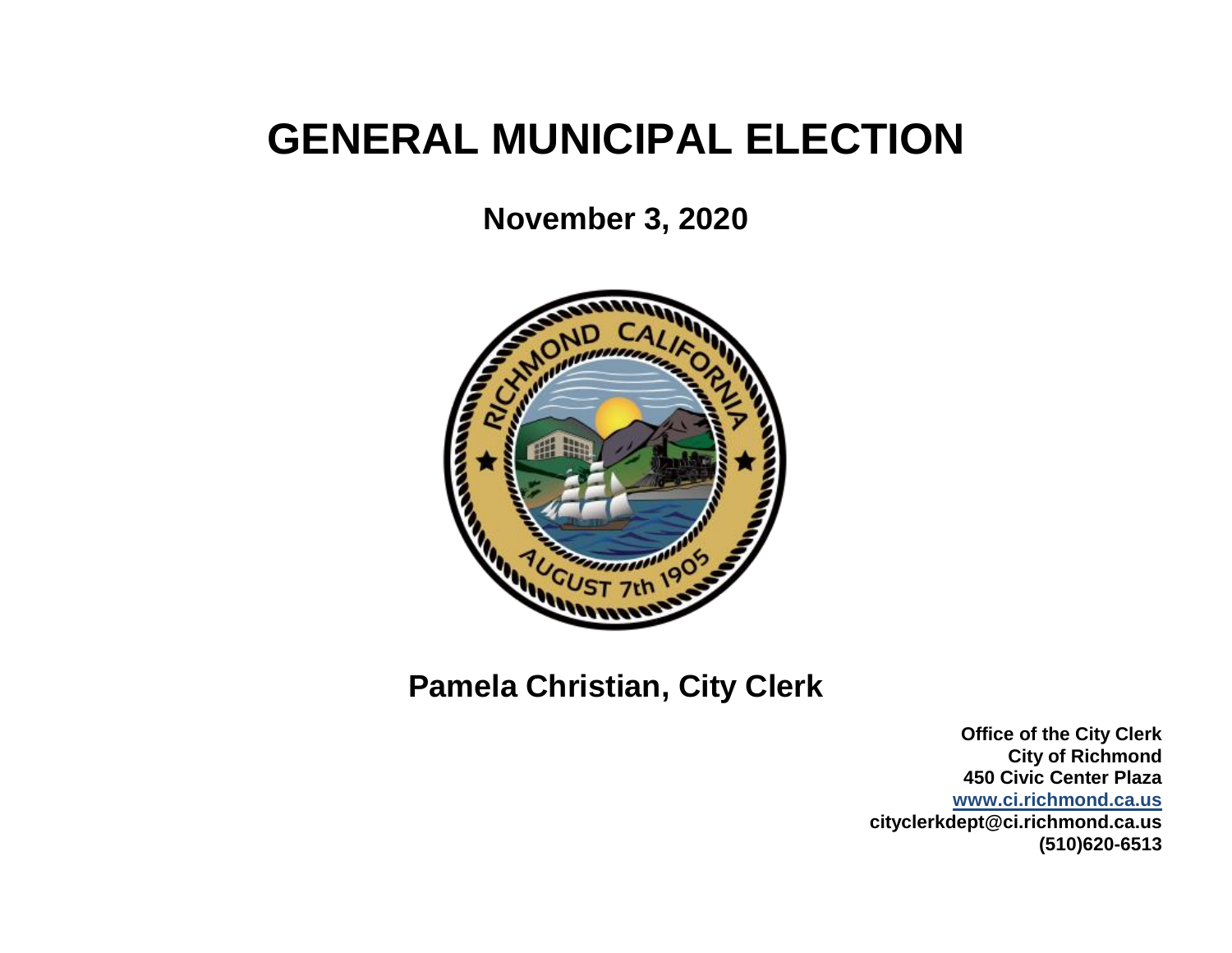

#### **CITY OF RICHMOND VOTING DISTRICTS**

**On January 21, 2020, the City of Richmond adopted Ordinance No. changing the system for electing members of the City Council from an atlarge system to an election by district.**

**City Council Members are elected by six districts.**

**A person is not eligible to hold office as a City Council Member unless he or she resides within the designated district boundary.**

**Persons signing nomination petitions or voting for a City Council Member shall be registered to vote in the district from which the Council Member is to be elected.**

#### **Dates of election:**

- 
- **District 1 November 2020 District 2 November 2022 District 3 November 2022 District 4 November 2022 District 5 November 2020 District 6 November 2020**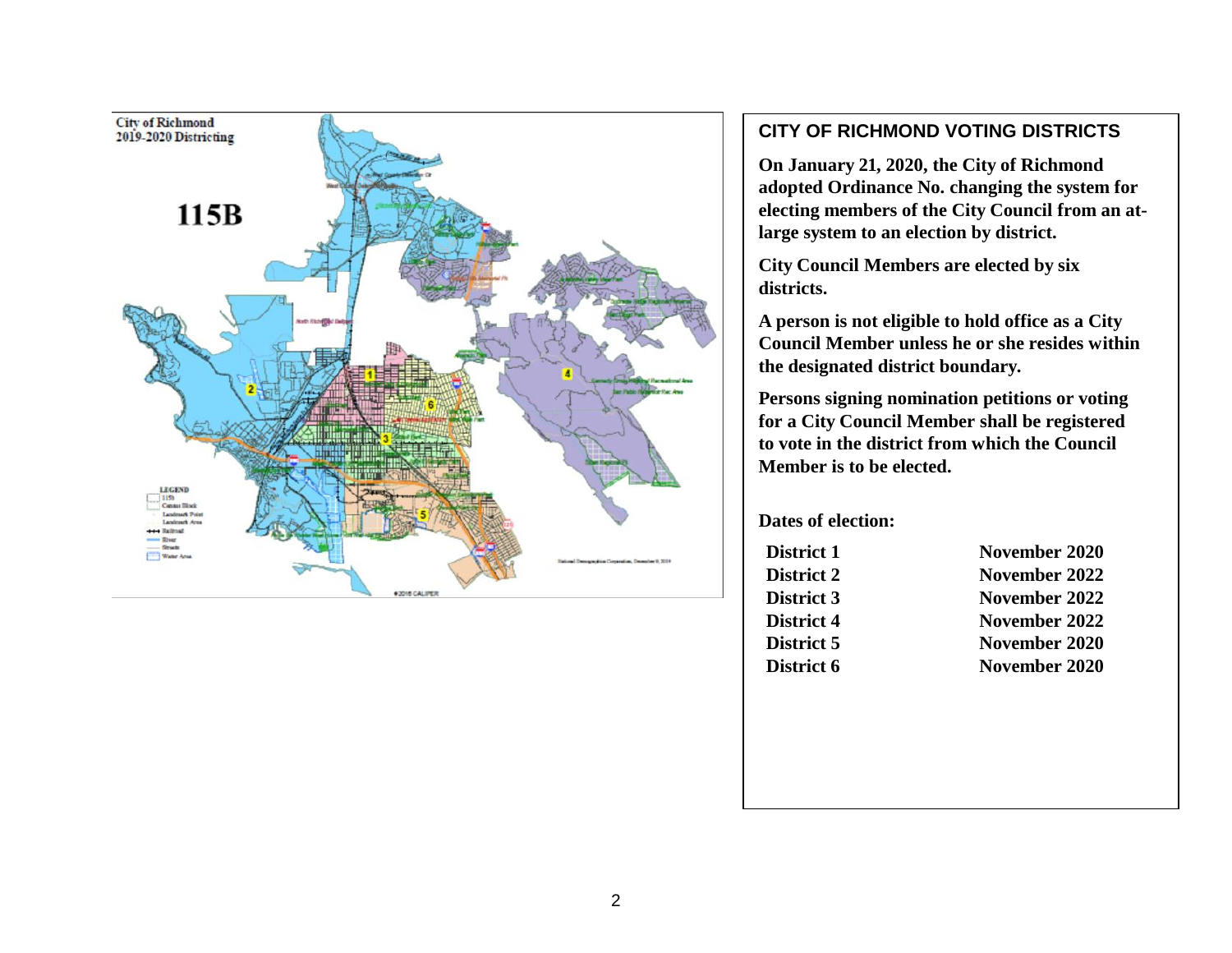# **Congratulations on your interest in becoming a candidate for City of Richmond City Council!**

The next municipal election will be held November 3, 2020, to fill the **District 1, District 5, and District 6** seats on the City Council. City Clerk Pamela Christian is the Election Official and will assist you throughout the election process. **The following steps are meant to give you an overview of what to expect during your candidacy.**

#### **"Getting Started Now"**

- Review the Fair Political Practices Commission ("FPPC") [Campaign Disclosure Manual](http://www.fppc.ca.gov/learn/campaign-rules/campaign-disclosure-manuals.html#title2) 2, which is available online at [www.fppc.ca.gov.](http://www.fppc.ca.gov/learn/campaign-rules.html) This manual provides information on campaign disclosure rules as required under the Political Reform Act. If you have any questions, the FPPC provides advice by phone at 1-800-275-3772 or by e-mail at advice@fppc.ca.gov.
- File [FPPC Form 501 Candidate Intention Statement](http://www.fppc.ca.gov/content/dam/fppc/NS-Documents/TAD/Campaign%20Forms/501.pdf) with the City Clerk before receiving contributions or spending own funds. (Blank forms are available from the City Clerk or at [www.fppc.ca.gov](http://www.fppc.ca.gov/learn/campaign-rules.html) and [Campaign Disclosure](http://www.fppc.ca.gov/learn/campaign-rules/campaign-disclosure-manuals.html#title2)  [Manual](http://www.fppc.ca.gov/learn/campaign-rules/campaign-disclosure-manuals.html#title2) 2 gives detailed instructions for completing Form 501.)
- Keep a record of all expenditures and contributions of \$25 or more (refer to [Campaign Disclosure Manual](http://www.fppc.ca.gov/learn/campaign-rules/campaign-disclosure-manuals.html#title2) 2 for record keeping guidelines).
- Never accept or spend \$100 or more in *cash*.
- Open a bank account if you plan to receive contributions from others or you plan to expend personal funds totaling \$2,000 or more. All money used for campaign purposes, including the candidate's personal funds, must be deposited in the campaign bank account prior to the expenditure. The only exception is the filing fee and candidate statement deposit.

File [FPPC Form 410 Statement of Organization](http://www.fppc.ca.gov/content/dam/fppc/NS-Documents/TAD/Campaign%20Forms/410.pdf) with the Secretary of State along with a filing fee of \$50.00, made payable to the Secretary of State, within 10 days of receiving \$2,000 in contributions. File a copy of the form 410 with the city clerk. (Forms are available at [www.fppc.ca.gov](http://www.fppc.ca.gov/learn/campaign-rules.html) and [Campaign Disclosure Manual](http://www.fppc.ca.gov/learn/campaign-rules/campaign-disclosure-manuals.html#title2) 2 gives detailed instructions for completing Form 410).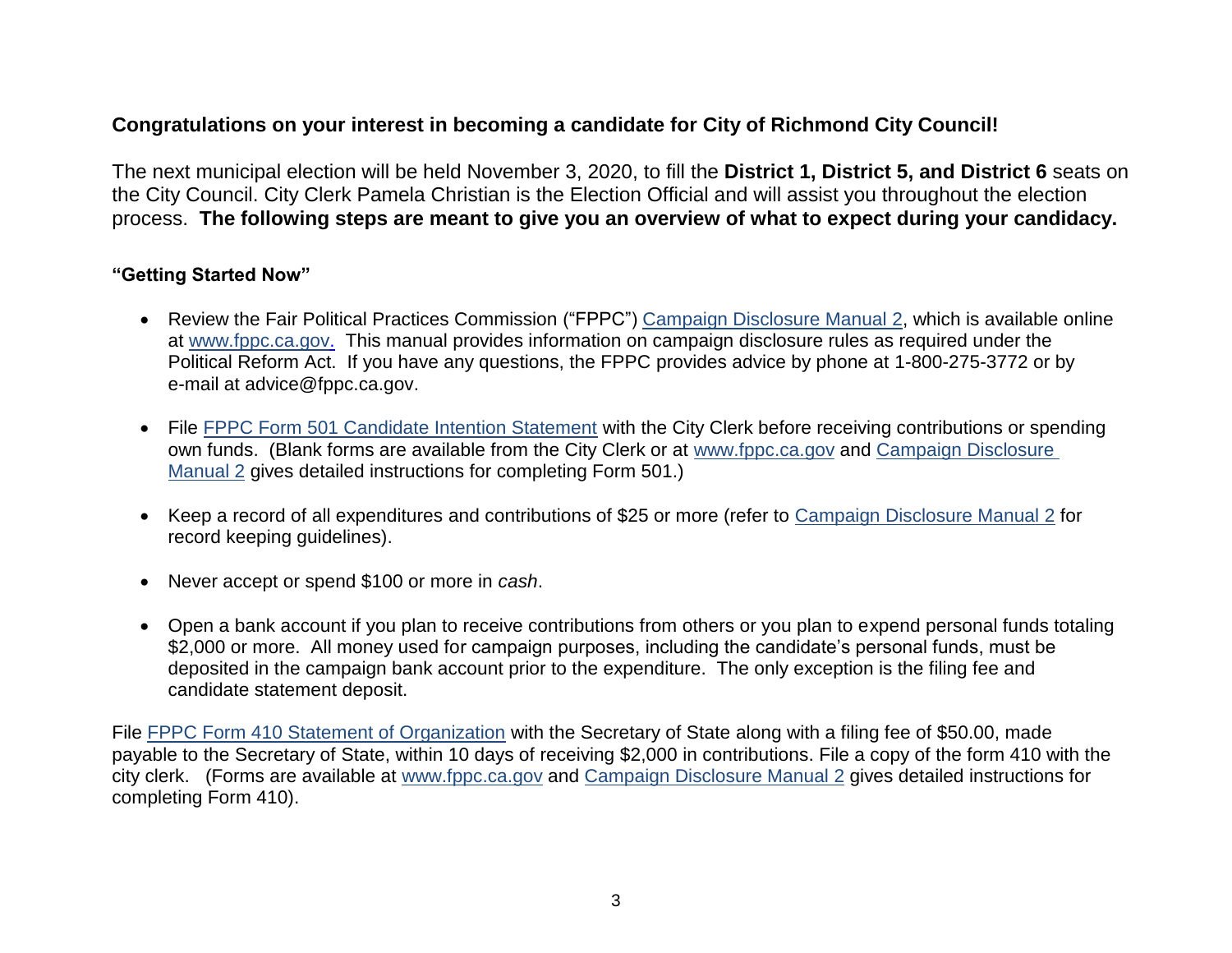# **Step 1 "Pulling Papers" Jul 13 – Aug 7 - 5:00 p.m.\***

- The City Clerk will issue your Nomination Paper and Candidate Packet during the nomination period which is July 13 through August 7 at 5:00 p.m. **DUE TO COVID-19, candidates will be required to make an appointment; practice social distancing, and wear masks.** The appointment approximately 30 minutes. Call (510) 620-6513 to make an appointment. Candidates must be registered voters residing in District 1, District 5, or District 6 at the time the Nomination Papers are issued.
- When you are issued your Nomination Papers, you will be asked to sign a proof of receipt of the Candidate Packet.
- \$336.60 filing fee. You must pay a \$336.60 filing fee, made payable to the City of Richmond, at the time the Nomination Papers are filed with the City Clerk. The fee covers the cost for duplicating the packet and processing the Nomination Papers.

### **Step 2 "Gathering Signatures" Jul 13 – Aug 7 5:00 p.m.\***

• Nomination papers hold 10 signatures per form. You will need not less than 20 nor more than 30 registered voters residing in your district to sign your Nomination Paper. You will need approximately three nomination papers to gather the required signatures. Each signer: (1) must be a registered voter residing in your district; (2) must sign his/her name, print his/her name, and print his/her address: and (3) must not sign more than one nomination paper per candidate—otherwise the signature is not counted. Only one person can circulate the Nomination Paper. You may circulate your own paper. Have the circulator complete the Declaration of Circulator. Leave the Affidavit of Nominee blank; this will be completed at the time you file your Nomination Paper with the City Clerk.

# **Step 3 "Preparing Papers for Filing" Jul 13 – Aug 7 5:00 p.m.\***

- Complete the Ballot Designation Worksheet (included in your Candidate Packet when your Nomination Paper is issued). Your ballot designation is your name and occupation as it will appear on the official ballot. Your occupation must be your principal profession, vocation, or occupation and may be no more than three words; however, you may use the full title of the elective office you currently hold.
- Complete the [FPPC Form 700](http://www.fppc.ca.gov/Form700.html) Statement of Economic Interests. The report should cover the 12-month period prior to filing your Nomination Paper. (Blank forms are available at [www.fppc.ca.gov](http://www.fppc.ca.gov/learn/campaign-rules.html) and [Campaign Disclosure](http://www.fppc.ca.gov/learn/campaign-rules/campaign-disclosure-manuals.html#title2)  [Manual](http://www.fppc.ca.gov/learn/campaign-rules/campaign-disclosure-manuals.html#title2) 2 gives detailed instructions for completing Form 700.)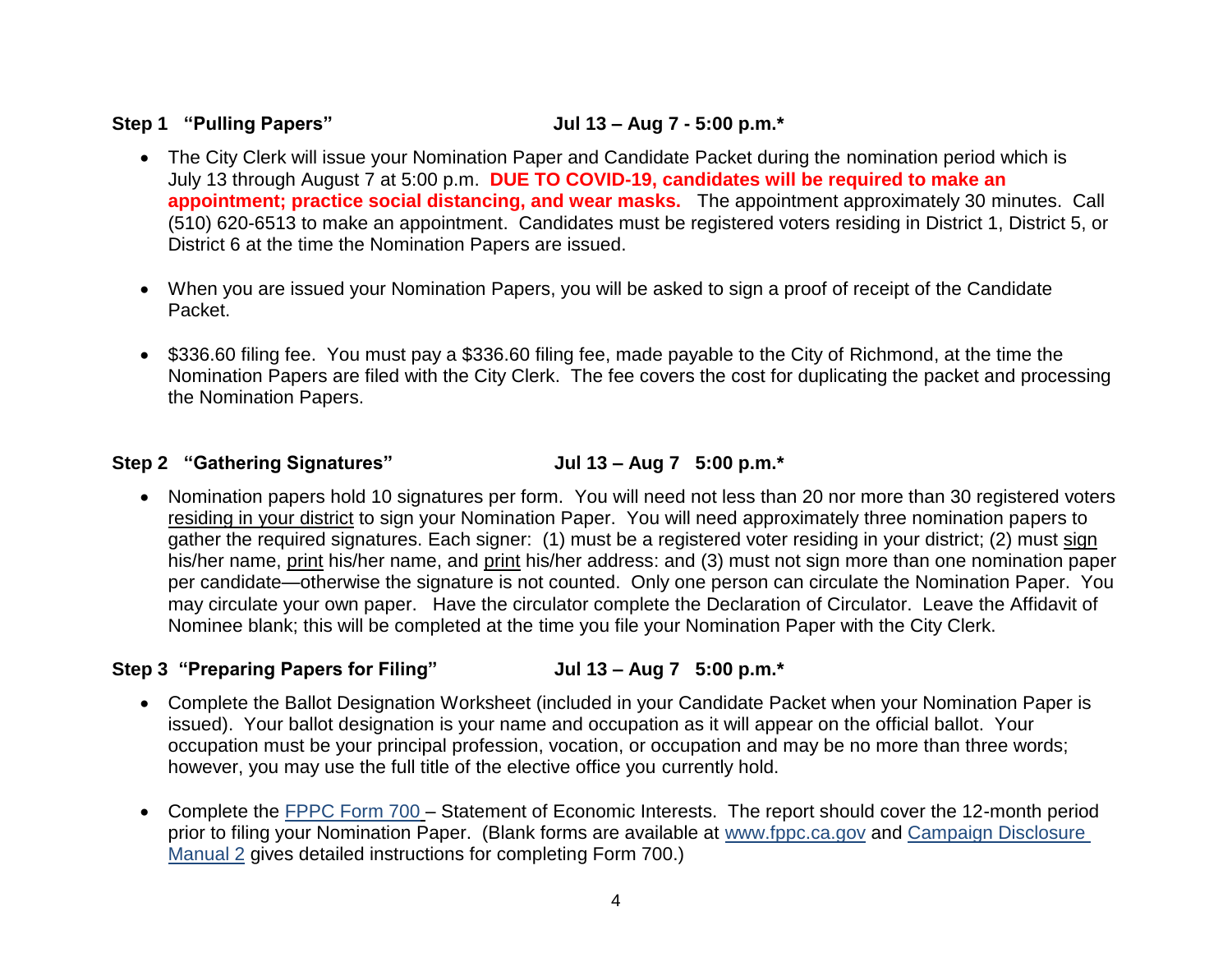### **Step 4 "Preparing Optional Papers for Filing" Jul 13 – Aug 7 5:00 p.m.\***

- Candidate's Statement (optional) This is a 250 word statement which will be printed in the sample ballot and mailed to voters. The cost of the statement is District 1: **(TBA)** and is paid by the Candidate.
- Subscription to Code of Fair Campaign Practices (optional)

#### **Jul 13 – Aug 7 5:00 p.m.\***

# **Step 5 "Filing Papers" the deadline is extended to \*Aug 15 - 5:00 p.m. if an incumbent does not file**

File the following papers with the City Clerk before the close of the nomination period:

- Nomination Paper **(mandatory)**
- Ballot Designation Worksheet **(mandatory)**
- [FPPC Form 700](http://www.fppc.ca.gov/Form700.html) Statement of Economic Interest **(mandatory)**
- Candidate's Statement with a Deposit (**TBD**) (**optional** must be filed w/ Nomination Paper)
- Subscription to Code of Fair Campaign Practices **(optional)**
- Statement of Responsibility for Political Signs **(mandatory)**
- Candidate acknowledgement of sign regulation **(mandatory)**
- Declaration of Candidacy **(mandatory)**
- W-9 (if filing for matching funds) **(optional)**
- Filing Fee \$336.60 (**mandatory** for Council seat) \*\* (annual salary for Councilmembers is \$16,830)

**\*\*(Per Charter Article V, Sec. 2 – A filing fee of 2% the annual salary of the office to which nomination is sought…paid to the Clerk at the time of filing.**

**Total Fees:**

**Councilmember:** 

**Mandatory Filing Fee - \$336.60** 

**Optional Candidate Statement Fee - District (1) \$261.00; District (5) \$337.60; and District (6) \$306.00 - and is paid by the Candidate.**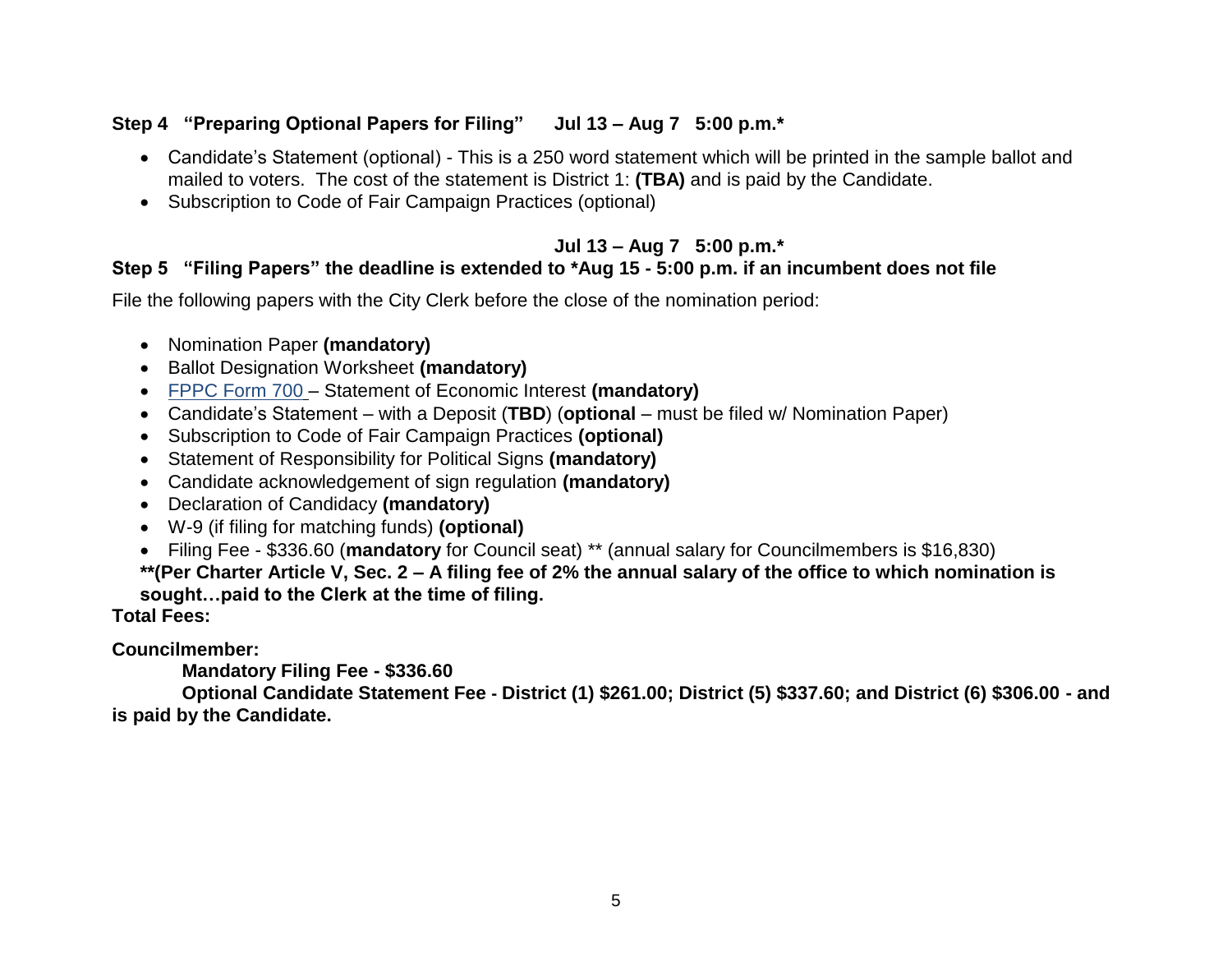#### **Step 6 "Campaign Filings"**

If you raise or spend money in connection with your election, you will be required to file Campaign Statements [\(FPPC](http://www.fppc.ca.gov/content/dam/fppc/NS-Documents/TAD/Campaign%20Forms/460.pdf)  [Form 460](http://www.fppc.ca.gov/content/dam/fppc/NS-Documents/TAD/Campaign%20Forms/460.pdf) or [FPPC Form 470\)](http://www.fppc.ca.gov/content/dam/fppc/NS-Documents/TAD/Campaign%20Forms/470%20IA.pdf). The filing deadlines may be obtained on-line at [www.fppc.ca.gov](http://www.fppc.ca.gov/learn/campaign-rules.html) (click onto "learn" then "campaign rules," then "Where and When to File Campaign Statements," then "When to File Campaign Statements: State & Local Filing Schedules"). Review the FPPC [Campaign Disclosure Manual](http://www.fppc.ca.gov/learn/campaign-rules/campaign-disclosure-manuals.html#title2) 2 for instructions on campaign filings. The typical campaign statement filing deadlines are:

#### *For those spending and receiving less than \$2,000 per calendar year (Form 470 filers):*

| Sep 24, 2020 | File <b>FPPC Form 470</b> Campaign Statement |
|--------------|----------------------------------------------|
|              |                                              |

*For those spending or receiving more than \$2,000 per calendar year (Form 460 filers):*

| Jul 31, 2020                    | File FPPC Form 460 Semi-Annual Campaign Statement                                     |
|---------------------------------|---------------------------------------------------------------------------------------|
| Sep 24, 2020                    | File FPPC Form 460 First Pre-Election Campaign Statement                              |
| Oct 22, 2020                    | File FPPC Form 460 Second Pre-Election Campaign Statement                             |
| Oct 30, 2020                    | File FPPC Form 460 Third Pre-Election Campaign Statement City Ordinance No. 4-91 N.S. |
| Aug 5, 2020 thru<br>Nov 3, 2020 | File FPPC Form 497 Report Contributions of \$1,000+ within 24 Hours                   |
| Feb 1, 2021                     | File FPPC Form 460 Semi-Annual Campaign Statement                                     |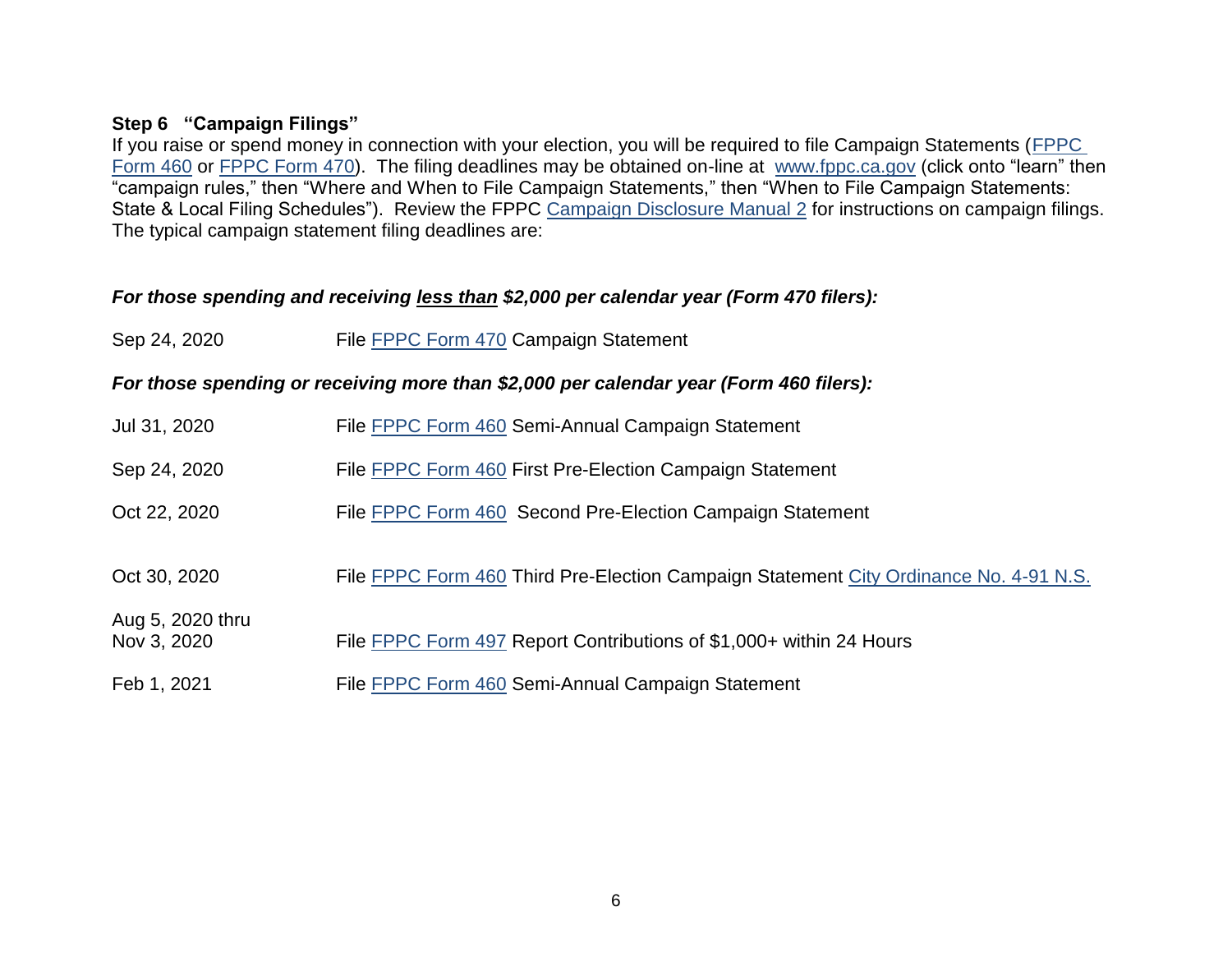# **Step 7 "Record Keeping"**

Candidates should review the FPPC [Campaign Disclosure Manual](http://www.fppc.ca.gov/learn/campaign-rules/campaign-disclosure-manuals.html#title2) 2 regarding record keeping. All money used for campaign purposes, including your personal funds, must be deposited into a separate campaign bank account prior to the expenditure. The only exception is the filing fee and candidate statement deposit.

Detailed records need to be kept for expenditures and contributions of \$25 or more. Your records should include:

Date

Amount (record the amount of each transaction and also the total cumulative amount) Name and Address of Contributor (or Payee) Contributor's Occupation and Employer (for contributions of \$100 or more) **Description** 

Be sure to keep originals of canceled checks, vouchers, invoices, and keep photocopies of checks. Also be sure to keep dates and daily totals of all expenditures and contributions. Records must be kept for four years after the election.

#### **Step 8 "Campaigning"**

The Candidate Packet which you will receive at the time your Nomination Paper is issued will include regulations for:

- Guidelines for posting political signs
- Temporary Sign and Removal Ordinance No. 18-10 N.S.
- Campaign Disclosure Ordinance No. 4-91 N.S.
- Fair Elections Ordinance 29.94 N.S.
- Enforcement of Fair Elections Ordinance 13-10 N.S.
- Matching Public Funding Ordinance 10-14 N.S. and Policy Reducing the Amount of Matching Funds

# **Step 9 "City Information"**

The City Hall offices are open Monday through Friday, 8:30 a.m. to 5:00 p.m. The City's website is www.ci.richmond.ca.us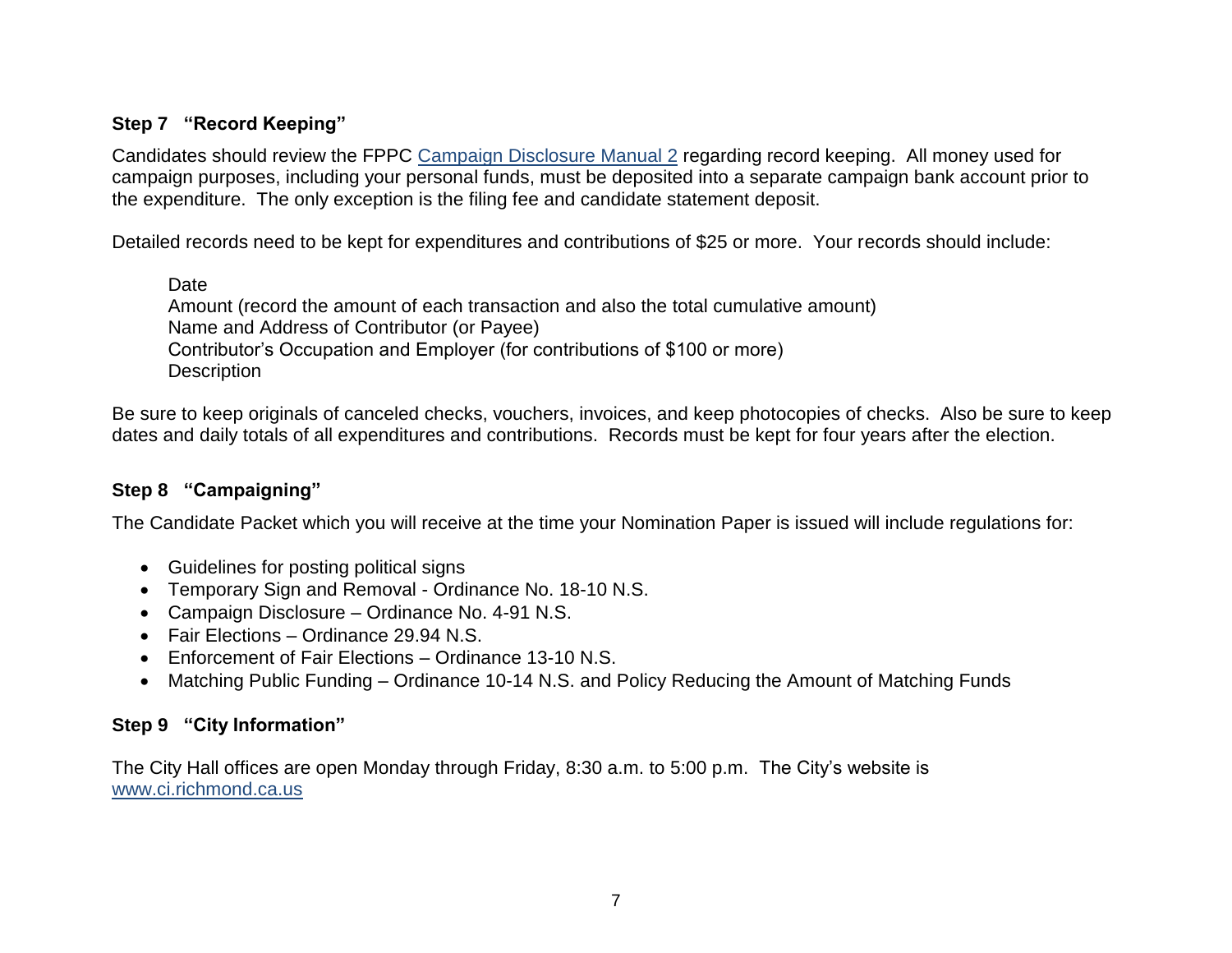*Important things to remember . . .*

#### **FPPC**

Contact the Fair Political Practices Commission (FPPC) with any questions you have regarding campaign expenditures or contributions at (866) 275-3772 or by e-mail at [advice@fppc.ca.gov.](mailto:advice@fppc.ca.gov) The FPPC website: [www.fppc.ca.gov](http://www.fppc.ca.gov/learn/campaign-rules.html) offers overviews of the Political Reform Act and FPPC regulations, FPPC forms are available through the website.

When visiting [www.fppc.ca.gov,](http://www.fppc.ca.gov/) you will see that the FPPC covers many topics. You will focus on Campaign Rules, Campaign Forms, and Campaign Disclosure Manuals. Here are some terms to know:

### **Understanding FPPC Terminology:**

|                                            | Local Election: City of Richmond Election                                                                |
|--------------------------------------------|----------------------------------------------------------------------------------------------------------|
|                                            | Local Candidate: Mayoral Candidate, City Council Candidate                                               |
|                                            | Candidate for Local Office: Mayoral Candidate, City Council Candidate                                    |
| Agency (or Local Agency): City of Richmond |                                                                                                          |
|                                            | Jurisdiction: City of Richmond                                                                           |
|                                            | Local Filing Officer: City Clerk of the City of Richmond                                                 |
|                                            | Recipient Committee: Mayoral or City Council Candidates who raise or spend more than \$2,000.            |
|                                            | Candidate Controlled Committee: Mayoral or City Council Candidates who raise or spend more than \$2,000. |
|                                            | Election Committee: Mayoral or City Council Candidates who raise or spend more than \$2,000.             |

**Type of Committee** (City Council Candidates who raise or spend more than \$2,000.)

#### Recipient Committee

a. Controlled Committee

i. Candidate Election Committee

(Hint: You are not a Primarily Formed Committee—those are for non-candidates.)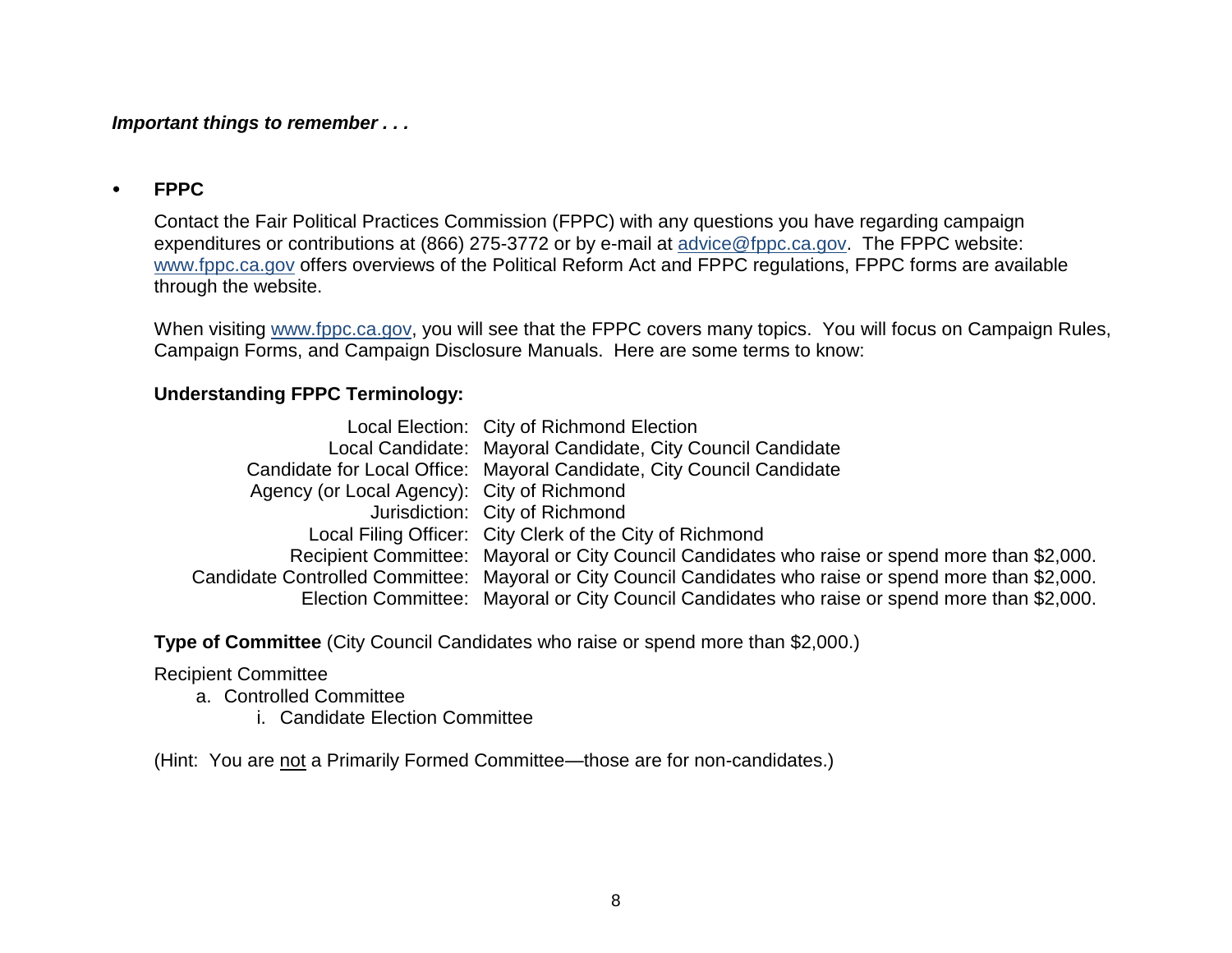#### **Keep Records**

Maintain details on contributions and expenditures of \$25 or more.

#### **Itemize Contributors**

For contributions of \$100 or more, including in-kind contributions, you must disclose the contributor's name, address, occupation and employer.

#### **\$100**

Never accept or spend \$100 or more in *cash*.

#### **Political Advertising Disclaimers**

Candidates and political committees must put disclaimers on campaign advertisements that identify the person or entity who paid for or authorized the communication. The disclaimer is required on all campaign material, including mailers of 200 pieces or more, radio and television ads, telephone calls, and electronic media ads. "Paid for by [committee name]" is the basic disclaimer required on most campaign communications. Please review the [FPPC's](http://www.fppc.ca.gov/content/dam/fppc/NS-Documents/TAD/Campaign%20Documents/CampaignAdvertisementDisclosure/Disclaimers%201-%20Candidate%27s%20Own%20Campaign.pdf)  [Political Advertising Disclaimer worksheet](http://www.fppc.ca.gov/content/dam/fppc/NS-Documents/TAD/Campaign%20Documents/CampaignAdvertisementDisclosure/Disclaimers%201-%20Candidate%27s%20Own%20Campaign.pdf) for specific details.

Mass Mailing Requirements - Government Code §84305 Paid Telephone Calls - Government Code §84310 Newspaper Advertisements - Election Code §20008

Local Campaign Ordinance – See Ordinance 29-94 N.S. Fair Elections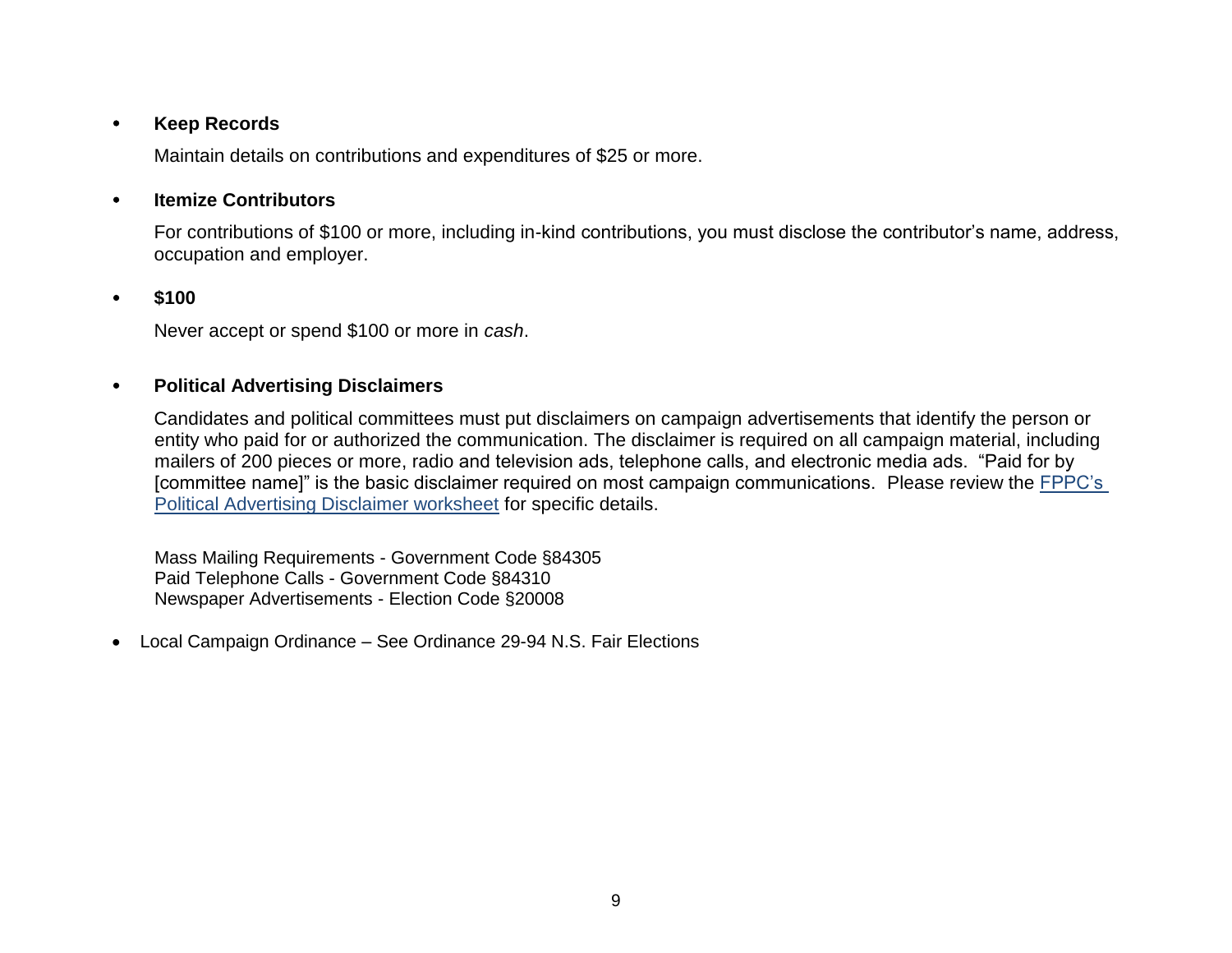*For those who have an active committee from a previous election . . .*

- **Complete a Form 501 (this must be done before receiving any contributions for the November 2016 election).**
	- Mark the "Initial" box
	- Complete the entire form
	- Sign and date the form
	- File with City Clerk.
- **Complete a Form 410 (this must be done before receiving \$2,000 in contributions for the November 2020 election).**
	- Mark the "Amendment" box and list your ID#
	- Only complete the information that will change
	- Your committee name must include your last name, the word "council", and "2020".
	- Complete the "Type of Committee" and list the year of election as November 2020.
	- Both the Treasurer and Candidate need to sign (a candidate may also be the treasurer)
	- Mail the original and one copy to the Secretary of State and give a copy to the City Clerk

Note: You may keep your same bank account – you can change the name of the account with the bank if desired.